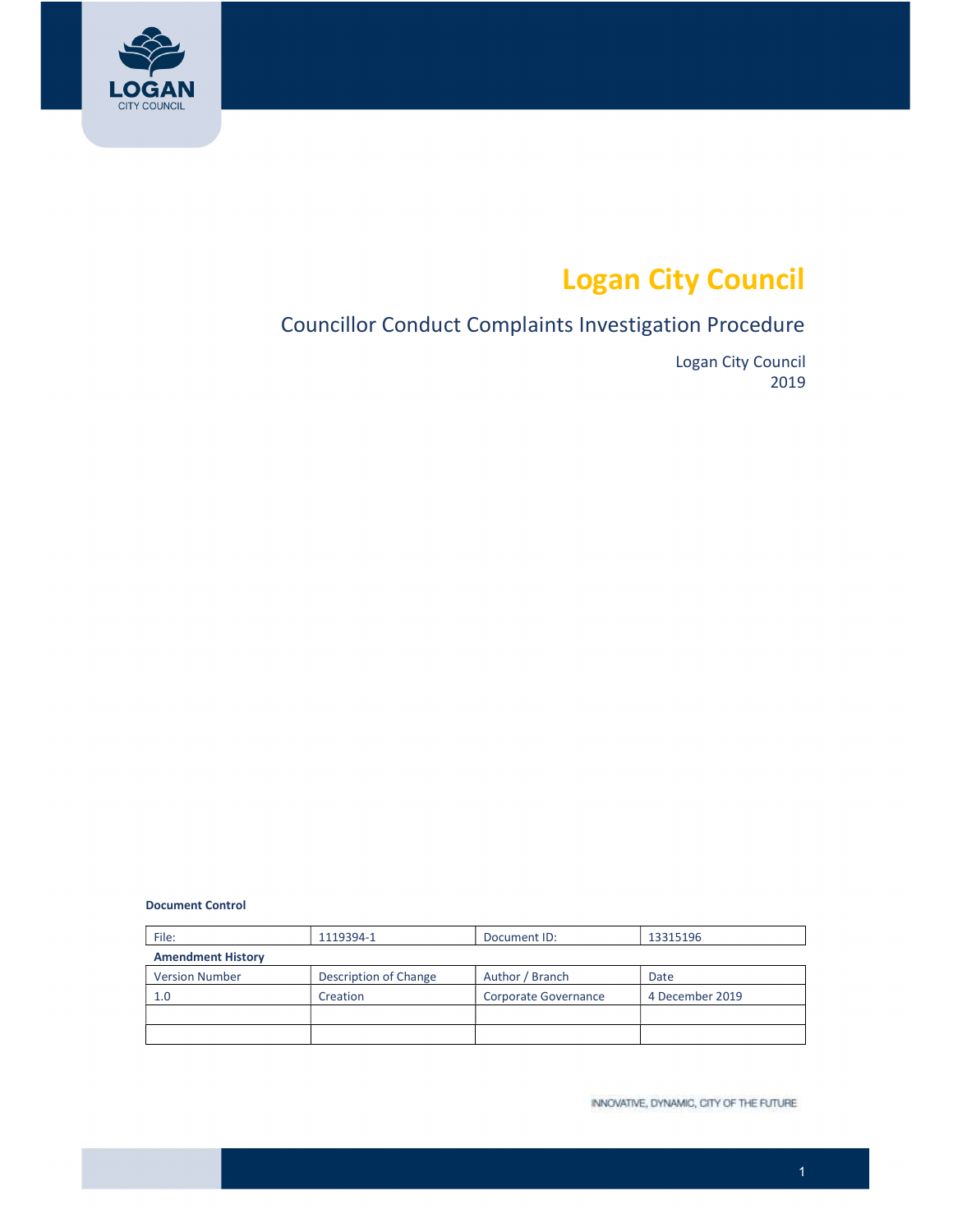Table of Contents

| 1  |  |
|----|--|
| 2  |  |
| 3  |  |
| 4  |  |
| 5  |  |
| 6  |  |
| 7  |  |
| 8  |  |
| 9  |  |
| 10 |  |
| 11 |  |
| 12 |  |
| 13 |  |
| 14 |  |
|    |  |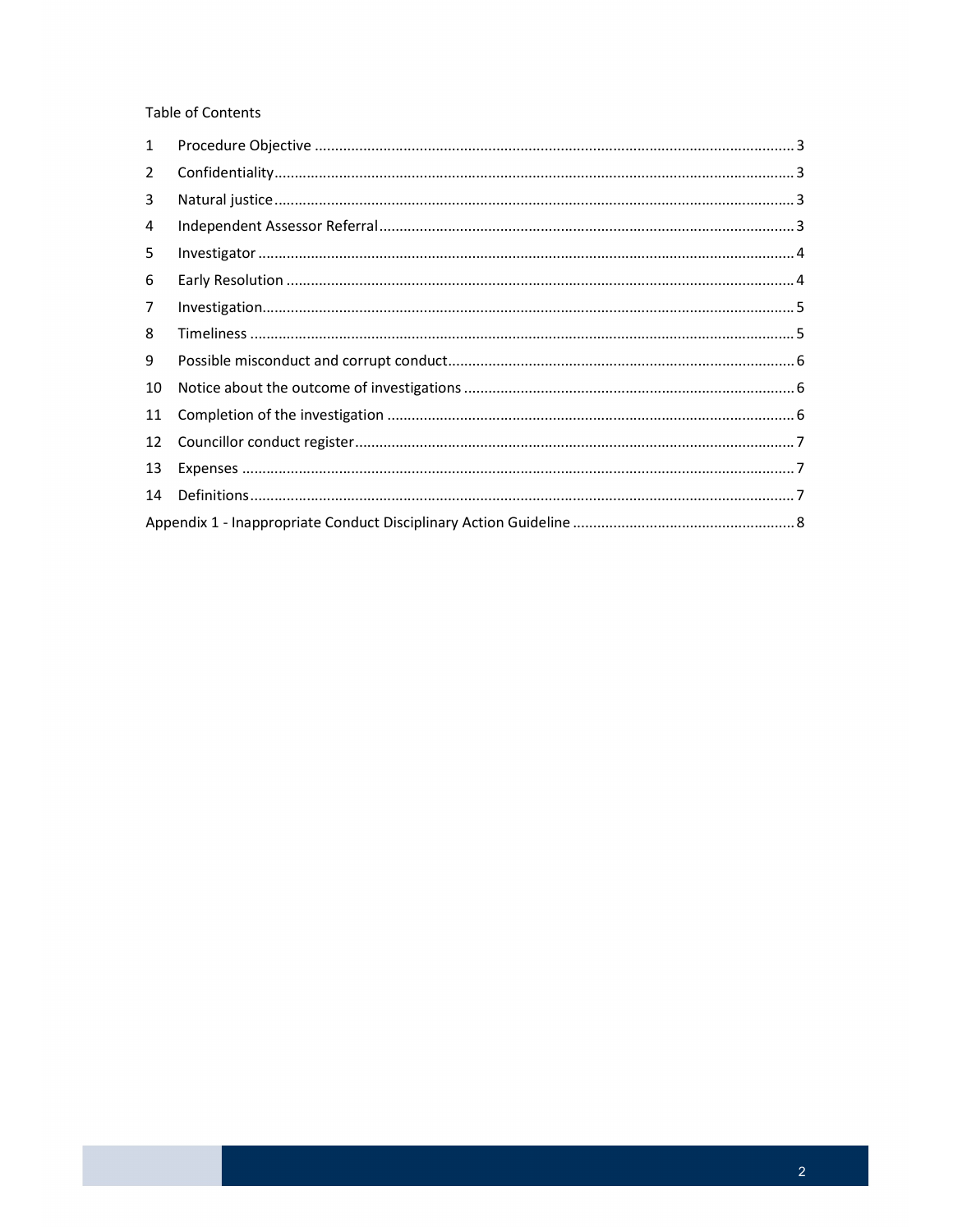# <span id="page-2-0"></span>1 Procedure Objective

 This procedure sets out the process for how complaints about the inappropriate conduct of councillors will be dealt with as required by the section 150AE of the Local Government Act 2009 (the LGA). This procedure does not relate to more serious councillor conduct such as misconduct.

 This procedure applies to all investigations and determinations of a complaint about the alleged inappropriate conduct of a councillor which has been referred to Council by the Independent Assessor.

# 2 Confidentiality

 Matters of suspected inappropriate conduct of a councillor are confidential except as otherwise specifically provided for either in the LGA or this procedure.

 It must be kept in mind that the complaint is an allegation only and not yet proven. There will be circumstances where the detail of the referral will need to remain confidential to Council. Any release of confidential information that a councillor knows, or should reasonably know, to be confidential to the local government may be contrary to section 171(3) of the LGA and dealt with as misconduct.

# 3 Natural justice

 Any investigation of suspected Inappropriate Conduct of a councillor must be carried out in accordance with natural justice.

"Natural justice" or procedural fairness, refers to three key principles:

- the person being investigated has a chance to have his or her say before adverse formal findings are made and before any adverse action is taken (fair hearing);
- the investigator(s) should be objective and impartial (absence of bias); and
- any action taken is based on evidence (not suspicion or speculation).

 A fair hearing means the councillor who is the subject of the suspected inappropriate conduct matter must be:

- told of the case against them, including any evidence; and
- given an opportunity to put their case in writing, which should be provided with the investigation report to the councillors as part of the meeting agenda to decide the matter.

 An absence of bias means that any investigation must not be biased or be seen to be biased in anyway. This principle embodies the concept of impartiality.

 Decisions based on evidence requires that the investigation should not be based on mere speculation or suspicion but instead must be based upon evidence material.

 A proper examination of all issues means the investigation must give a proper and genuine consideration to each party's case.

### 4 Independent Assessor Referral

If Council receives a complaint about the conduct of a councillor, Council must refer the complaint to the Independent Assessor in accordance with section 150P of the LGA.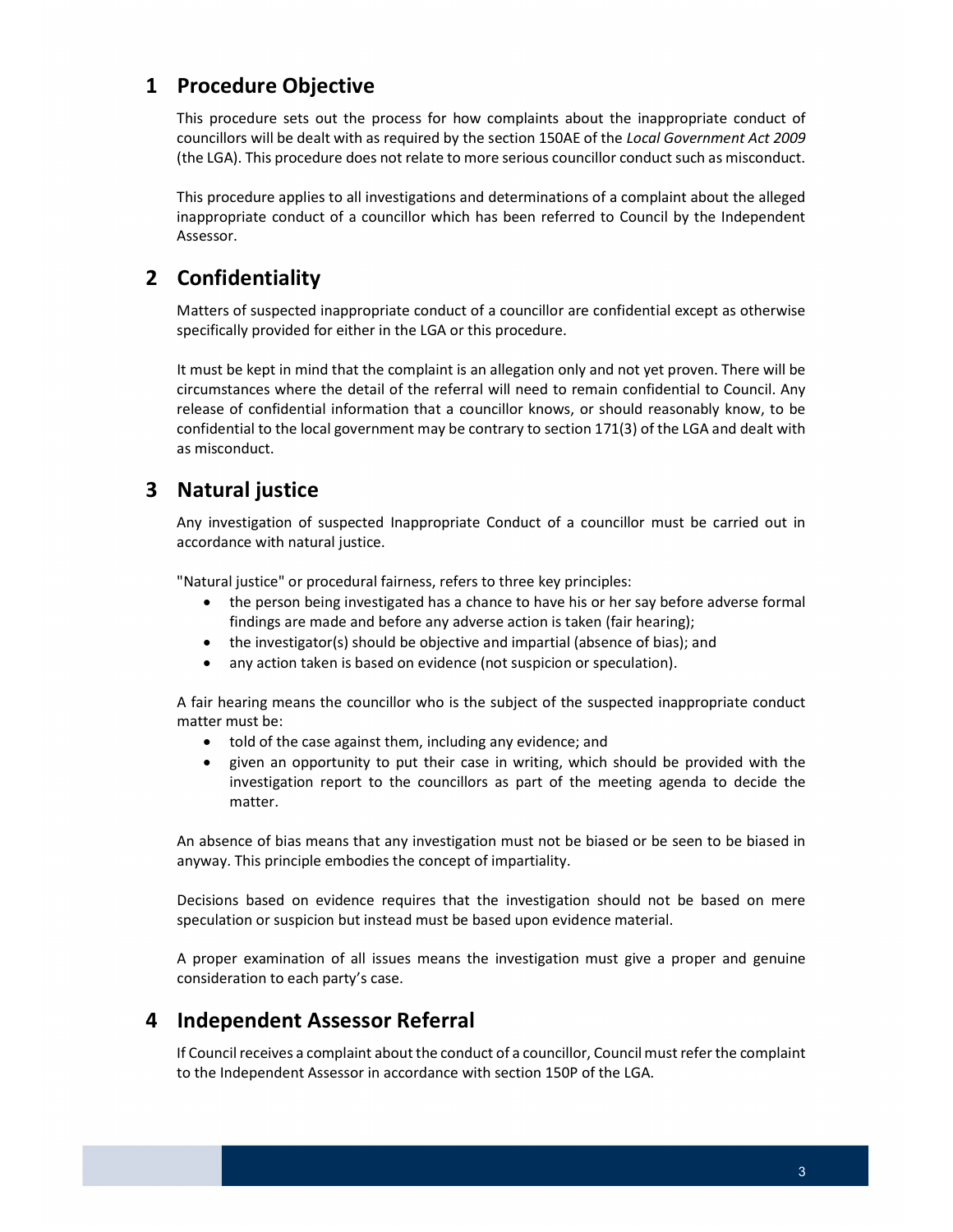<span id="page-3-0"></span> Council may then receive a referral notice from the Independent Assessor about the suspected inappropriate conduct of a councillor. On receipt of a referral notice about the suspected inappropriate conduct of a councillor from the Independent Assessor, Council's Chief Executive Officer will forward a copy of that referral notice to the Mayor and all councillors as a confidential document.

 Should the Mayor or a councillor (other than the councillor who is the subject of the complaint or the complainant, if the complainant is another councillor):

- disagree with any recommendation accompanying the Independent Assessor's referral notice; or
- form the opinion that the complaint should be dealt with in a way other than under this Procedure

the Mayor or councillor may request the matter be placed on the agenda of the next Council meeting to decide on the appropriate process to investigate the complaint. Such a request must be made in accordance with the Council's meeting procedure requirements.

### 5 Investigator

 Unless otherwise resolved by Council, the Chief Executive Officer will manage the investigation of suspected inappropriate conduct of councillors.

If the suspected inappropriate conduct involves:

- an allegation about the conduct of the Mayor; or
- the Mayor as the complainant,

the Chief Executive Officer must refer the suspected inappropriate conduct to the President of the Tribunal to investigate and make recommendations to the Council about dealing with the conduct.

 If the Chief Executive Officer believes it is in the best interests of the investigation to refer the matter to the President of the Tribunal to investigate and make recommendations to the Council about dealing with the conduct, the Chief Executive Officer must do so.

# 6 Early Resolution

 Before beginning an investigation, the investigator must consider whether the matter is appropriate for resolution prior to the investigation. This consideration includes any recommendation made by the Independent Assessor.

 A matter is only appropriate for early resolution if the councillor the subject of the complaint and the complainant both agree to explore early resolution.

 The investigator may engage an independent person with suitable qualifications or experience to facilitate an early resolution process.

 If the matter cannot be resolved by early resolution, the matter will then be investigated as outlined in this procedure.

 If the matter is resolved by early resolution, the Investigator must advise the Chief Executive Officer of this outcome. The Chief Executive Officer must advise the Mayor and all councillors that the matter has been resolved. The Chief Executive Officer will also update the councillor conduct register to reflect this.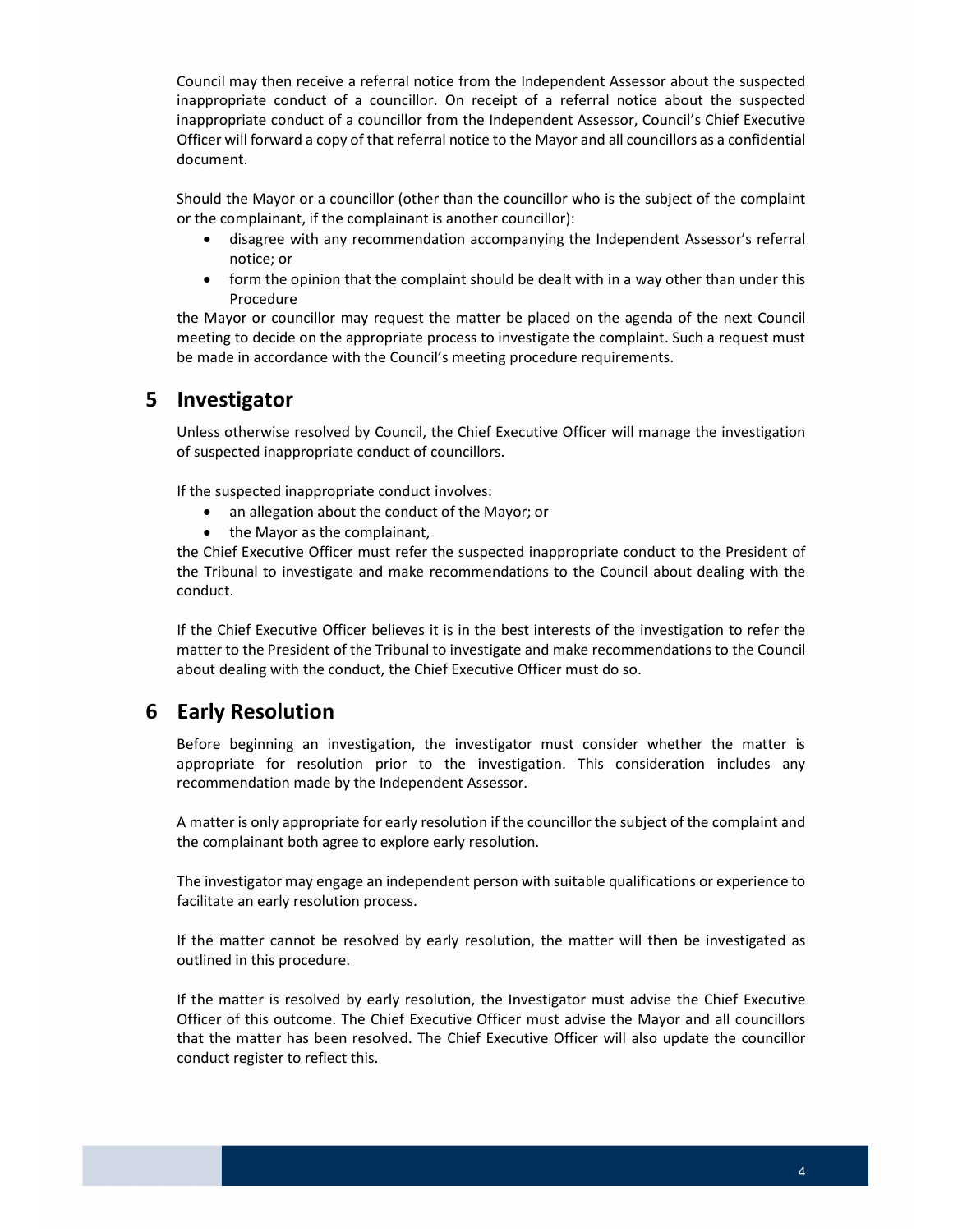# <span id="page-4-0"></span>7 Investigation

Investigation of the complaint will be done with consideration for:

- the principles of natural justice;
- the obligation to protect confidential information;
- fairness to the councillor who is the subject of the complaint, the complainant and any other witnesses;
- the local government principle of transparent and accountable decision making; and
- any recommendation of the Independent Assessor.

In undertaking the investigation, the following steps must be taken:

- 1. contact the complainant to:
	- a. ascertain what further information if any may be necessary, including any documentation or further evidence that the complainant wishes to add;
	- b. ascertain further details on the issues advanced in the complaint, including the impact of the alleged conduct;
	- c. ascertain the outcome that the complainant seeks as a consequence of submitting the complaint (e.g. an apology);
	- d. outline the investigation process;
	- e. invite the complainant to contact the investigating officer if the complainant wishes at any time to check on progress with the complaint;
	- f. determine whether early resolution is an option.
- 2. conduct a confidential interview and meeting with the councillor who is the subject of the complaint, to give the councillor the opportunity to provide their view and any evidence they have in relation to the alleged conduct;
- 3. conduct confidential interviews and meetings with relevant witnesses about the alleged conduct;
- 4. request files and gather all documentation relevant to the alleged conduct; and
- 5. take detailed investigation notes.

It is the responsibility of the investigator to:

- conduct the investigation impartially, confidentially and in a timely manner;
- conduct the investigation according to the above investigation process;
- prepare regular updates on the progress of the investigation to the Chief Executive Officer; and
- prepare a final report on the findings of the investigation for the Chief Executive Officer, Mayor and councillors.

#### 8 Timeliness

 The investigator will make all reasonable endeavours to complete the investigation and provide a report for inclusion on the agenda of a Council meeting no more than eight weeks after the receipt of the complaint by Council.

 If the investigator is of the opinion that it may take longer than eight weeks to complete the investigation, the matter should be raised with the Chief Executive Officer to seek an extension of time.

 The Chief Executive Officer will keep the complainant and all councillors informed of any extensions of time for the investigation.

 Where an investigation is not completed within six months after receipt of the complaint, the Mayor or a councillor may request the matter be placed on the agenda of the next Council meeting to decide: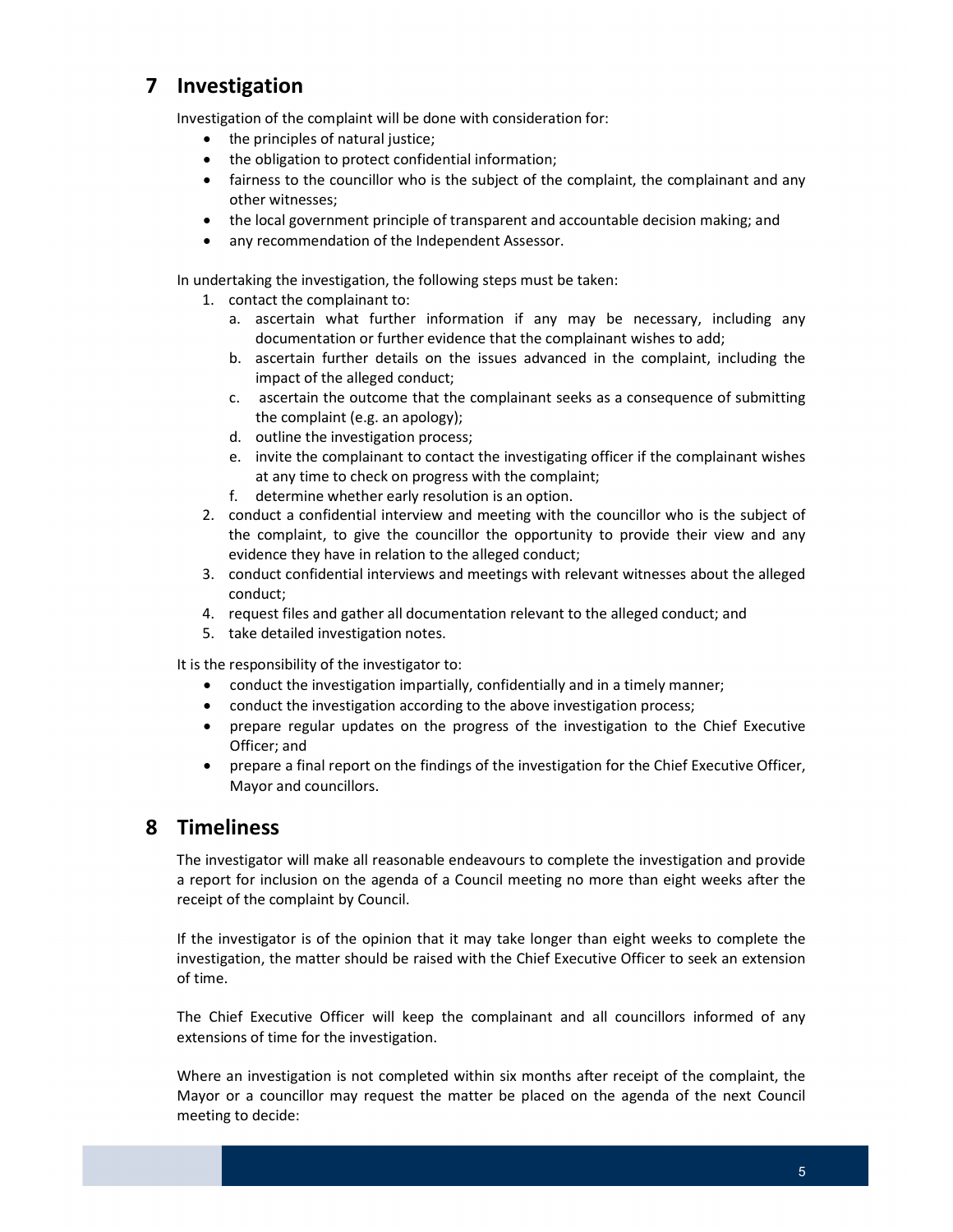- <span id="page-5-0"></span>whether the current investigation should continue; or
- whether the matter should be referred to the President of the Tribunal to investigate and make recommendations to the Council about dealing with the conduct.

Such a request must be made in accordance with the Council's meeting procedure requirements.

### 9 Possible misconduct and corrupt conduct

 If during the course of an investigation the investigator obtains information which indicates a councillor may have engaged in misconduct, the investigator must cease the investigation and advise the Chief Executive Officer. The Chief Executive Officer must then notify the Independent Assessor of the suspected misconduct.

 If during the course of an investigation, the investigator obtains information which indicates a councillor may have engaged in corrupt conduct, the investigator must cease the investigation and advise the Chief Executive Officer. The Chief Executive Officer must then notify the Crime and Corruption Commission of the possible corrupt conduct.

 Instances of suspected misconduct or corrupt conduct may be referred back to the Council if determined by the Independent Assessor or Crime and Corruption Commission to be inappropriate conduct.

### 10 Notice about the outcome of investigations

 After an investigation is finalised, and at least four weeks prior to the Council meeting at which a decision is to be made about the matter, the investigator must give notice about the outcome of the investigation to both the councillor who is the subject of the complaint, and the complainant.

 The councillor who is the subject of the complaint will then be given an opportunity to provide the investigator with written submissions in response to the investigation findings. The response must be provided to the investigator within 2 weeks of the councillor receiving the investigation findings.

# 11 Completion of the investigation

 On the completion of an investigation, the investigator must provide a report to the Chief Executive Officer, the Mayor and all councillors which includes:

- 1. the investigation process;
- 2. the investigation findings;
- 3. any written submissions made by the councillor who is the subject of the complaint, in response to the investigation findings;
- 4. any recommendations about dealing with the conduct; and
- 5. a record of the investigation costs.

 Council will consider the findings and recommendations of the investigator's report and will decide at a Council meeting within two (2) Council meetings and in accordance with guidelines, whether the councillor has engaged in inappropriate conduct and, if so, what action it will take under section 150AH of the LGA. The guidelines are attached in appendix 1.

 If the councillor who is the subject of the complaint is dissatisfied with the decision made by Council under section 150AH of the LGA, the councillor may seek a judicial review of the decision or seek a review of the decision by the Queensland Ombudsman.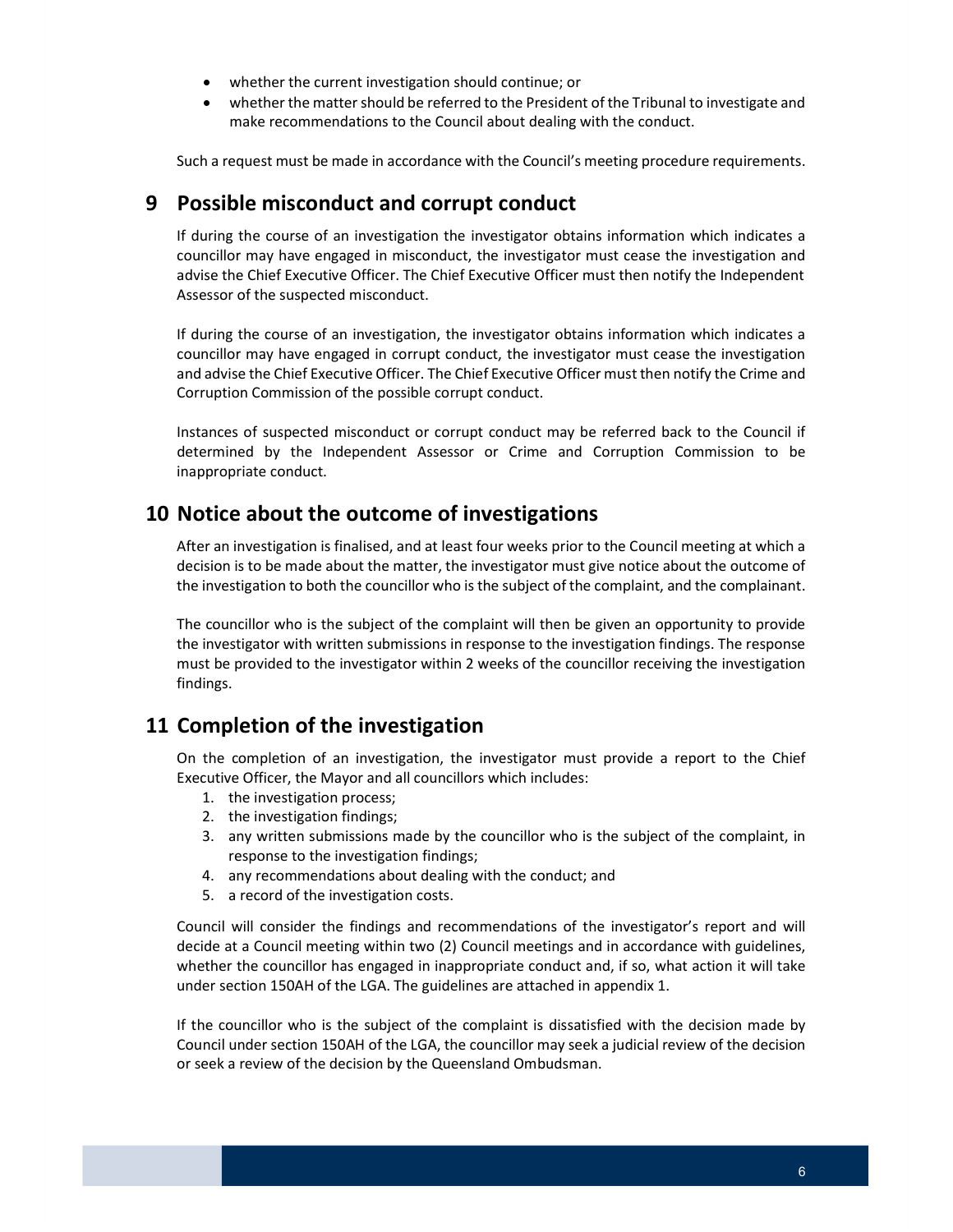# <span id="page-6-0"></span>12 Councillor conduct register

 The Chief Executive Officer must ensure decisions about suspected inappropriate conduct of a councillor are entered into the councillor conduct register as required by section 150DX of the LGA.

 Where a complaint has been resolved by way of early resolution in accordance with this procedure, the Chief Executive Officer will update the register to reflect that the complaint was withdrawn.

### 13 Expenses

 Council must pay any reasonable expenses of Council associated with the informal early resolution or investigation of suspected inappropriate conduct of a councillor including but not limited to any costs of:

- the president of the Tribunal in undertaking an investigation for Council;
- a mediator engaged under this procedure;
- a private investigator engaged on behalf of or by the Investigator;
- travel where the Investigator needed to travel to undertake the investigation or to interview witnesses;
- **•** seeking legal advice; or
- engaging an expert.

 Council may order the subject councillor to reimburse it for all or some of the costs arising from the councillor's inappropriate conduct.

 Any costs incurred by complainants or subject councillors will only be met by Council in accordance with Council's Insurance and Indemnity for Councillors Policy.

# 14 Definitions

 Definitions for terms used within the Procedure can be found in the Councillor Conduct Complaints Investigation Policy (DM: 13315154).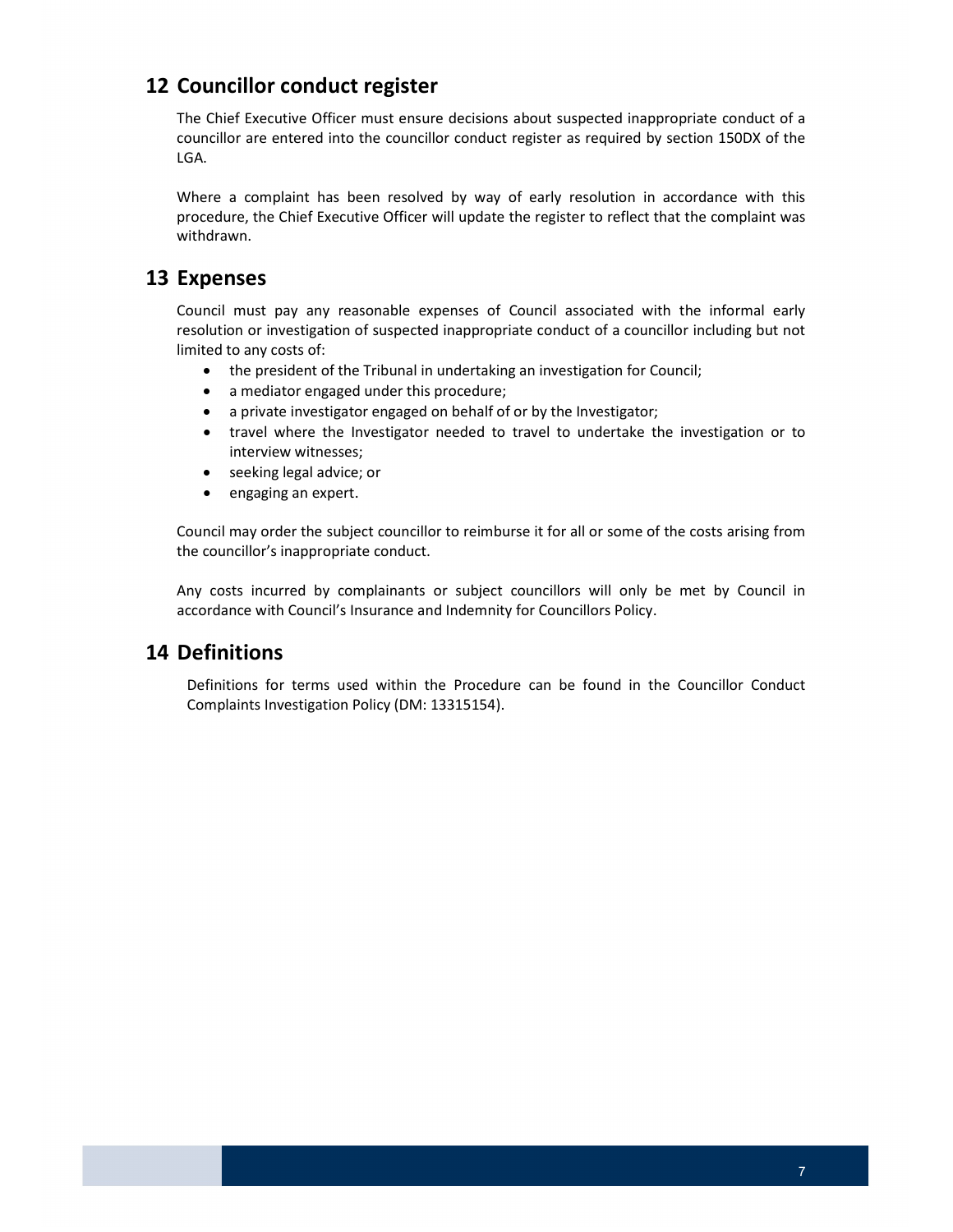# <span id="page-7-0"></span>Appendix 1 - Inappropriate Conduct Disciplinary Action Guideline

 This guideline has been developed to assist Council in making decisions about the appropriate disciplinary action to be taken against a councillor who is found to have engaged in inappropriate conduct.

#### Examples of Inappropriate Conduct

 The Department of Local Government, Racing and Multicultural Affairs has published Councillor Conduct Examples for Queensland Local Governments to provide working examples of the types of councillor conduct which may constitute inappropriate conduct:

- a Councillor publicly makes derogatory comments about staff
- a Councillor purports to speak to the media on behalf of Council when not properly authorised under a Council policy
- a Councillor fails to comply with an order made by the Chairperson of a meeting to leave and stay away from the place at which the meeting is being held.

#### Decision

Section 150AG of the Local Government Act 2009 (LGA) provides that where an allegation of inappropriate conduct has been referred by the Office of the Independent Assessor to Council for investigation, the local government must decide:

- 1. Whether or not the councillor has engaged in inappropriate conduct; and
- 2. What action the local government will take under s150AH to discipline the councillor if they have been found to have engaged in inappropriate conduct.

#### Types of Orders that may be made

 Section 150AH of the LGA provides a list of the types of orders that the local government may make where the local government has found that a councillor has engaged in inappropriate conduct:

- An order that no action be taken against the councillor
- An order that the councillor make a public admission that the councillor has engaged in inappropriate conduct
- An order reprimanding the councillor for the conduct
- An order that the councillor attend training or counselling addressing the councillor's conduct including at the councillor's expense
- An order that the councillor be excluded from a stated local government meeting
- An order that the councillor is removed or must resign from a position representing the local government other than the office of councillor
- An order that if the councillor engages in the same type of conduct again, it will be treated as misconduct
- An order that the councillor reimburse the local government for all or some of the costs arising from the councillor's inappropriate conduct

Section 150AH92 provides that Council may not make the above orders in *italics* in relation to a person who is no longer a councillor.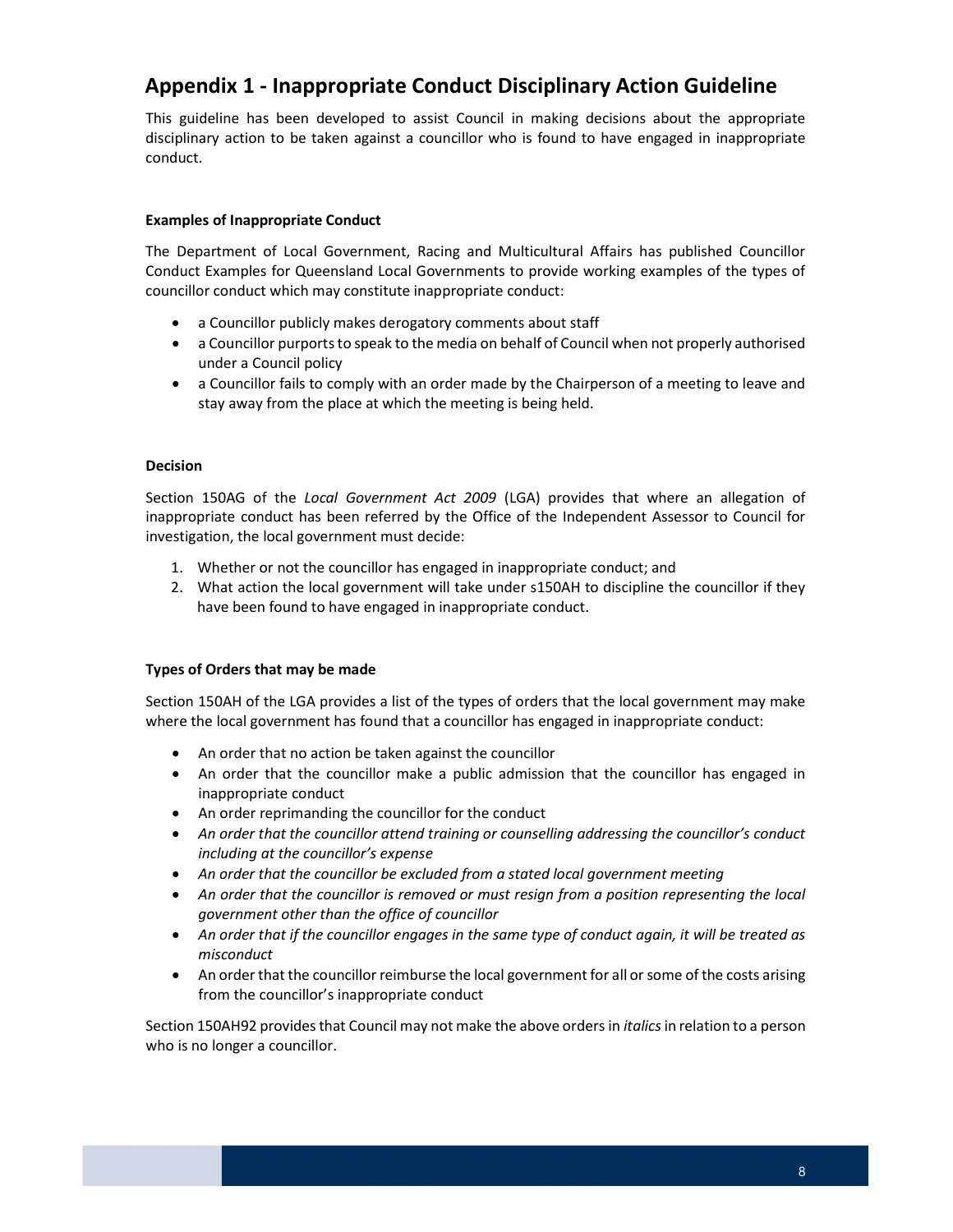#### Factors that may be taken into account

Section 150AG(2) provides that in deciding what action to take, the local government may consider:

- Any previous inappropriate conduct of the councillor
- Any allegation made in the investigation that was admitted
- Any allegation made in the investigation that was not challenged
- Any allegation made in the investigation that the local government is reasonably satisfied is true

The Independent Assessor has advised that a local government may also consider:

- Whether the conduct was accidental, reckless or deliberate
- What the impact of the conduct (financial and reputational) has been on Council or others
- Whether the councillor has demonstrated insight into their conduct
- Whether the councillor cooperated with the investigation or not
- The level of experience of the councillor
- Whether the councillor has had the benefit of relevant training or not

#### Guidance on appropriate disciplinary action

 It is open to Council to decide which of the orders in section 150AH of the LGA it is appropriate to make when a councillor is found to have engaged in inappropriate conduct. The particular circumstances of a case must always be taken into consideration.

 It is suggested that as a guide, it may be appropriate for the local government to consider making an order or combination of orders depending on whether a councillor has been found to have engaged in inappropriate conduct for the first time, or for a second or third time.

 Section 150L provides that conduct is misconduct if the conduct is part of a course of conduct leading the local government to take action under s150AG to discipline the councillor for inappropriate conduct on 3 occasions within a period of 1 year.

| Order                                                                                                                                  | <b>First instance</b><br>engaging in<br>inappropriate<br>conduct | Second<br>instance<br>engaging in<br>inappropriate<br>conduct | <b>Third</b><br>instance<br>engaging in<br>inappropriate<br>conduct |
|----------------------------------------------------------------------------------------------------------------------------------------|------------------------------------------------------------------|---------------------------------------------------------------|---------------------------------------------------------------------|
| No action be taken against the councillor                                                                                              | ✓                                                                |                                                               |                                                                     |
| The councillor make a public admission that the<br>councillor has engaged in inappropriate conduct                                     | ✓∗                                                               | $\checkmark^*$                                                | $\checkmark^*$                                                      |
| A reprimand be recorded against the councillor<br>for the conduct                                                                      | ✓#                                                               | ✓#                                                            | $\checkmark$ #                                                      |
| The councillor attend training or counselling<br>addressing the councillor's conduct                                                   | √#                                                               | ✓#                                                            | $\checkmark$ #                                                      |
| The councillor be excluded from a stated local<br>government meeting                                                                   |                                                                  | ✓                                                             |                                                                     |
| the councillor is removed or must resign from a<br>position representing the local government<br>other than the office of councillor   |                                                                  |                                                               |                                                                     |
| if the councillor engages in the same type of<br>conduct again, it will be treated as misconduct                                       | ✓⋀                                                               | ✓                                                             |                                                                     |
| The councillor reimburse the local government<br>for all or some of the costs arising from the<br>councillor's inappropriate conduct # | 25% of costs <sup>1</sup><br>$35\%$ of costs <sup>2</sup>        | 50% of costs <sup>1</sup><br>$60\%$ of costs <sup>2</sup>     | 100% of costs                                                       |